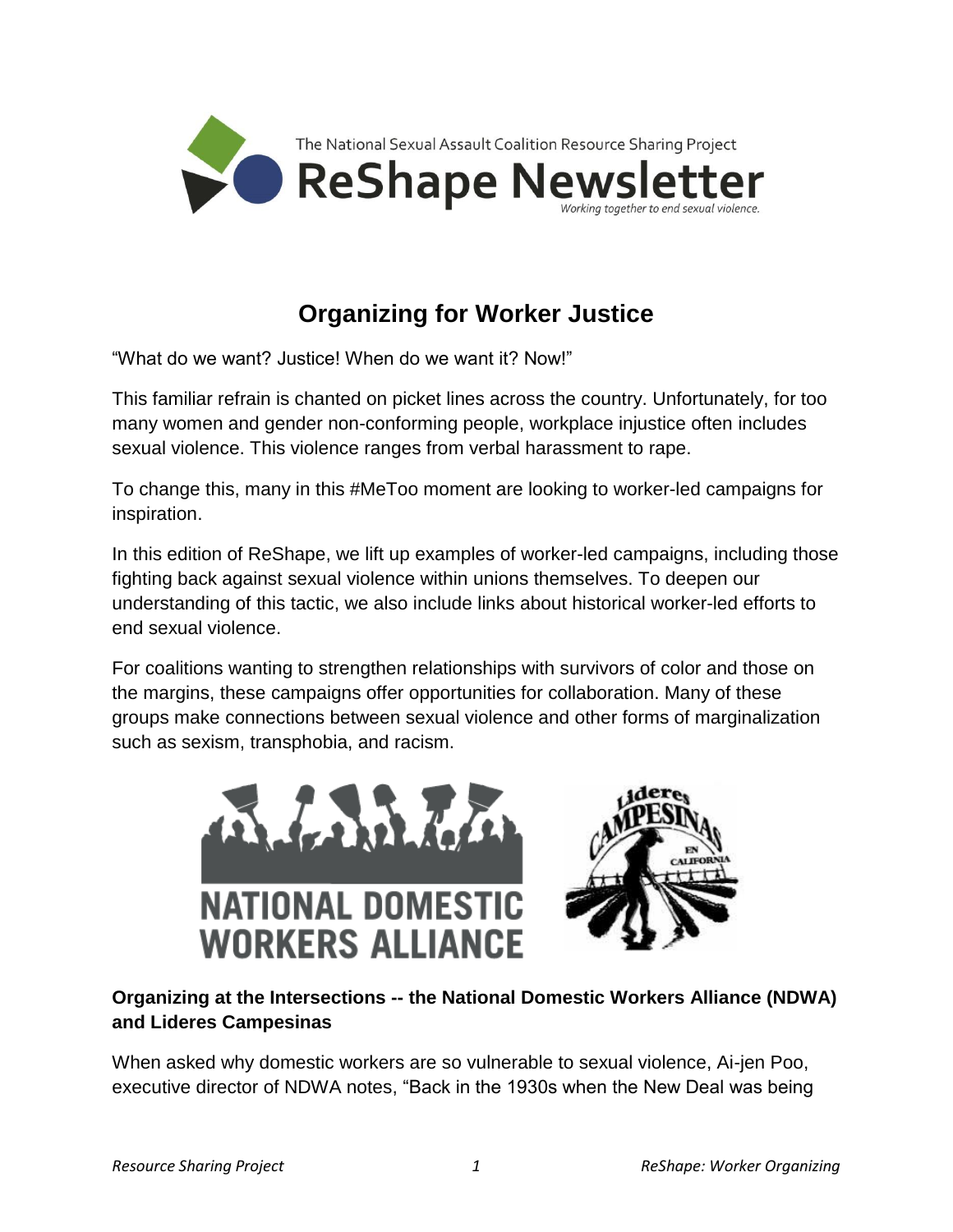negotiated, Southern members of Congress refused to support the labor law provisions of the New Deal if they included farm workers and domestic workers who were largely African-American at the time. So in the context of those negotiations they made a concession to those Southern Dixiecrats. And to this day, farm workers and domestic workers are excluded from the National Labor Relations Act [and] the Fair Labor Standards Act, although many generations of activism have forced the inclusion of domestic workers under different provisions of the Fair Labor Standards Act."

This understanding shapes all of NDWA's campaign work. In addition to fighting for fair wages, NDWA tackles working conditions and sexual violence.

| https://www.domesticworkers.org/release/domestic-workers-farmworker-women-        |
|-----------------------------------------------------------------------------------|
| announce-unstoppable-day-action-dc-take-sexual-harassment                         |
| https://www.instyle.com/news/sexual-harassment-widening-gender-wage-gap-equal-pay |
| https://www.pbs.org/newshour/nation/ai-jen-poo-domestic-workers-exploitation      |
| https://www.domesticworkers.org/bill-of-rights/new-york                           |

"In 1995, Lideres Campesinas developed a folk art/teaching tool in the form of theatrical presentations (dramas or teatros) to communicate sensitive information in a visual, engaging manner to low-literacy (and Spanish-dominant) Latina farmworker women. These theatrical presentations are scripted and performed by the campesinas themselves and are designed to establish confianza (trust) among the audience in order to later engage them in frank and open dialogue (What is meant by "sensitive information" varies by the issue and/or problem being depicted, but generally it refers to cultural values and beliefs, and behavior patterns detrimental to the quality of life/health of the individual, family, and community). The skits dialogue reflects the actual vocabulary and idioms of the Latina/o farmworker community, and the topic they are targeting. Similarly, theatrical presentations are frequently used to sensitize service providers (for example, community clinic staff or law enforcement representatives) about the stereotypes, misconceptions, and myths that they may have about working with immigrants."

<http://www.liderescampesinas.org/english/>

<http://www.liderescampesinas.org/english/theaters.php>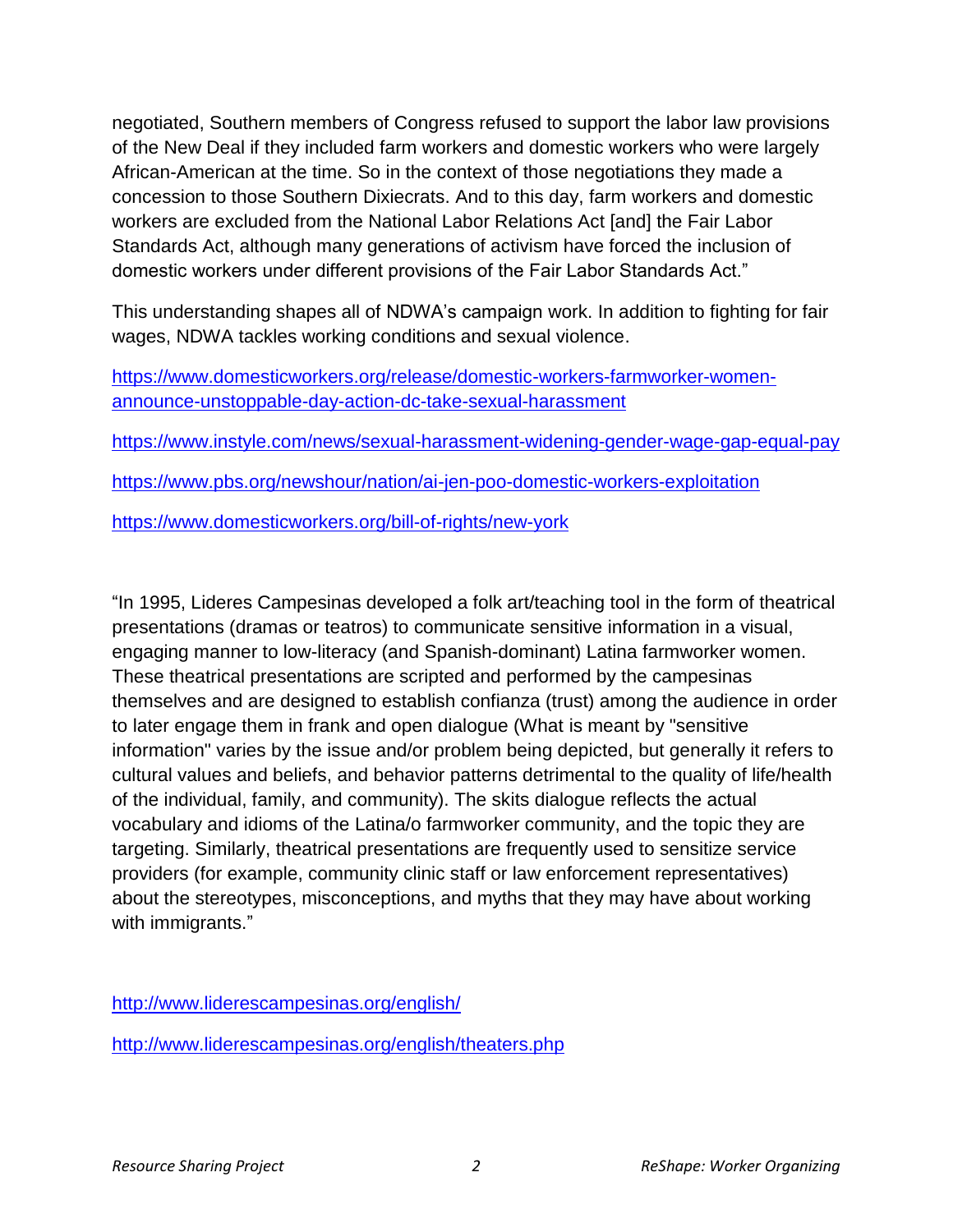

## **Two Approaches to Organizing Farm Workers – Alianza Nacional de Campesinas (Alianza) and The Coalition of Immokalee Workers (CIW)**

Alianza is an international organization created and led by farmworking women. They engage in advocacy and survivor support. And they connect issues such as pesticide use on farms to reproductive justice struggles. As a women-led organization, their campaigns have always reflected the need to end sexual violence in the fields.

<https://www.alianzanacionaldecampesinas.org/taking-action-against-violence/>

CIW uses relationships with people who purchase produce for fast food restaurants and their consumers to create better working conditions. Their Fair Food Program (FFP) provides an example of organized workers creating accountability.

<https://ciw-online.org/blog/2018/02/an-open-letter/>

<https://wsr-network.org/resource/now-the-fear-is-gone/>



#### **Coalition Collaboration -- ¡Ya Basta!**

The ¡Ya Basta! Coalition is led by janitors working to "end rape on the night shift." And they are partnering with CALCASA to do it. The coalition also includes legal advocates and community partners. Several [workshops](https://drive.google.com/drive/folders/1hGMj1916UcaOwcX40lQ1btgoM9Zpzdxs) at NSAC featured their work this year. Each group brings their unique strengths to amplify the effectiveness of this survivor-led group.

[https://www.pbs.org/wgbh/frontline/article/a-group-of-janitors-started-a-movement-to](https://www.pbs.org/wgbh/frontline/article/a-group-of-janitors-started-a-movement-to-stop-sexual-abuse/)[stop-sexual-abuse/](https://www.pbs.org/wgbh/frontline/article/a-group-of-janitors-started-a-movement-to-stop-sexual-abuse/)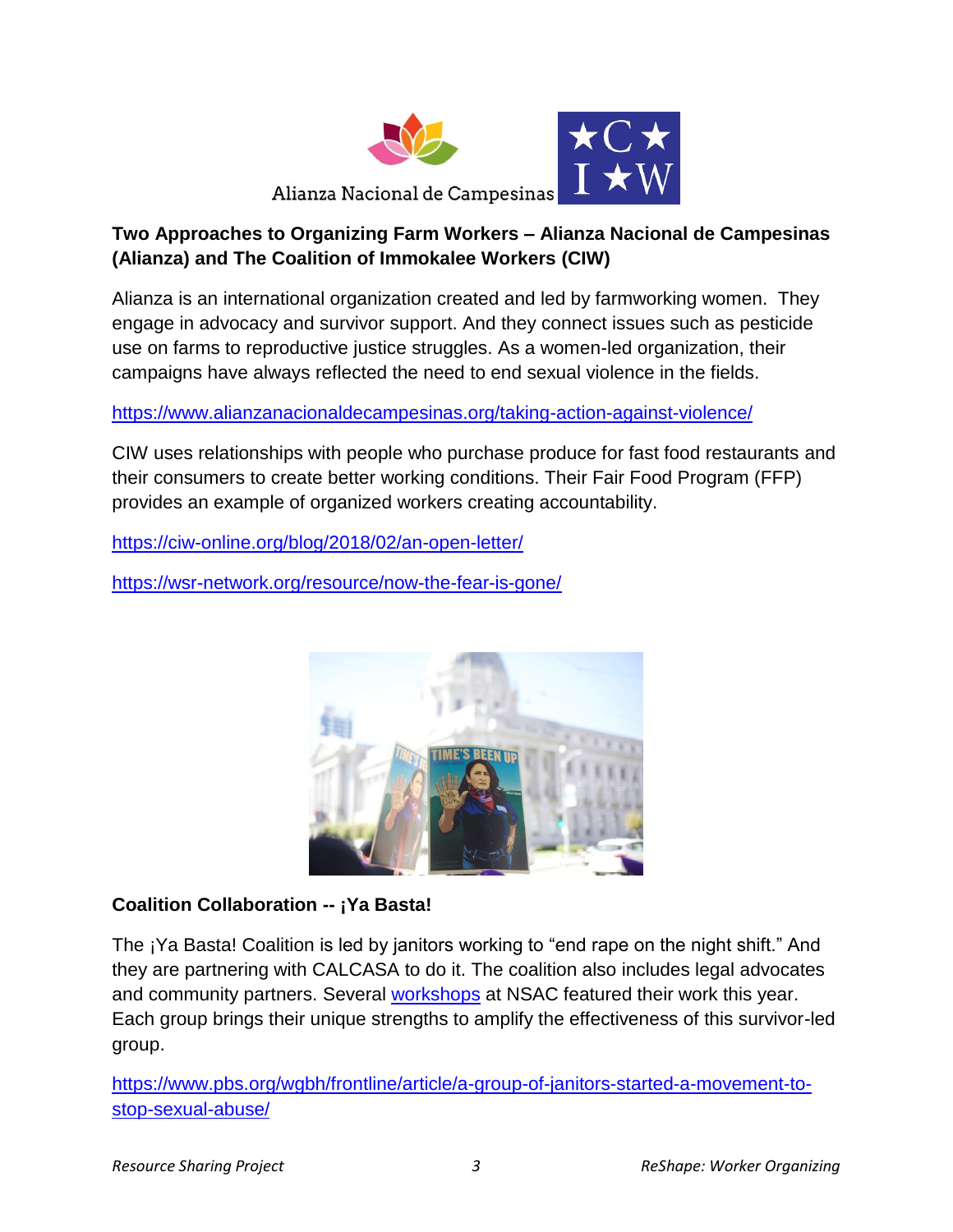[http://www.calcasa.org/2017/09/ya-basta-honoring-workers-this-labor-day-by](http://www.calcasa.org/2017/09/ya-basta-honoring-workers-this-labor-day-by-collaborating-to-address-workplace-sexual-violence-every-day/)[collaborating-to-address-workplace-sexual-violence-every-day/](http://www.calcasa.org/2017/09/ya-basta-honoring-workers-this-labor-day-by-collaborating-to-address-workplace-sexual-violence-every-day/)

[https://worksafe.org/news-events/newsroom.html/article/2016/12/21/ya-basta-coalition](https://worksafe.org/news-events/newsroom.html/article/2016/12/21/ya-basta-coalition-ending-sexual-violence-against-janitors)[ending-sexual-violence-against-janitors](https://worksafe.org/news-events/newsroom.html/article/2016/12/21/ya-basta-coalition-ending-sexual-violence-against-janitors)



#### **Sexual Harassment in the Restaurant Industry**

Workers who rely on tips are also vulnerable to sexual violence. Though they are protected by labor policies, those policies are often not enforced. A report by Restaurant Opportunities Center (ROC) and Forward Together documents their experiences. And a new campaign by McDonald's workers is hoping to change some of those conditions.

[http://rocunited.org/publications/the-glass-floor-sexual-harassment-in-the-restaurant](http://rocunited.org/publications/the-glass-floor-sexual-harassment-in-the-restaurant-industry/)[industry/](http://rocunited.org/publications/the-glass-floor-sexual-harassment-in-the-restaurant-industry/)

[https://newfoodeconomy.org/mcdonalds-workers-metoo-strike-against-sexual](https://newfoodeconomy.org/mcdonalds-workers-metoo-strike-against-sexual-harassment/)[harassment/](https://newfoodeconomy.org/mcdonalds-workers-metoo-strike-against-sexual-harassment/)

#### **Contradictions – Organizing Against Sexual Violence in Labor Unions**

Though worker-led organizing movements provide safety, they are not immune from perpetuating sexual violence themselves. Some of the biggest unions, such as the AFL-CIO and SEIU, continue to struggle with how to address organizational cultures that fight for better working conditions for their members, without tending to their own employees. This article highlights some of the work being done to address sexual assault and gender discrimination against union organizers today.